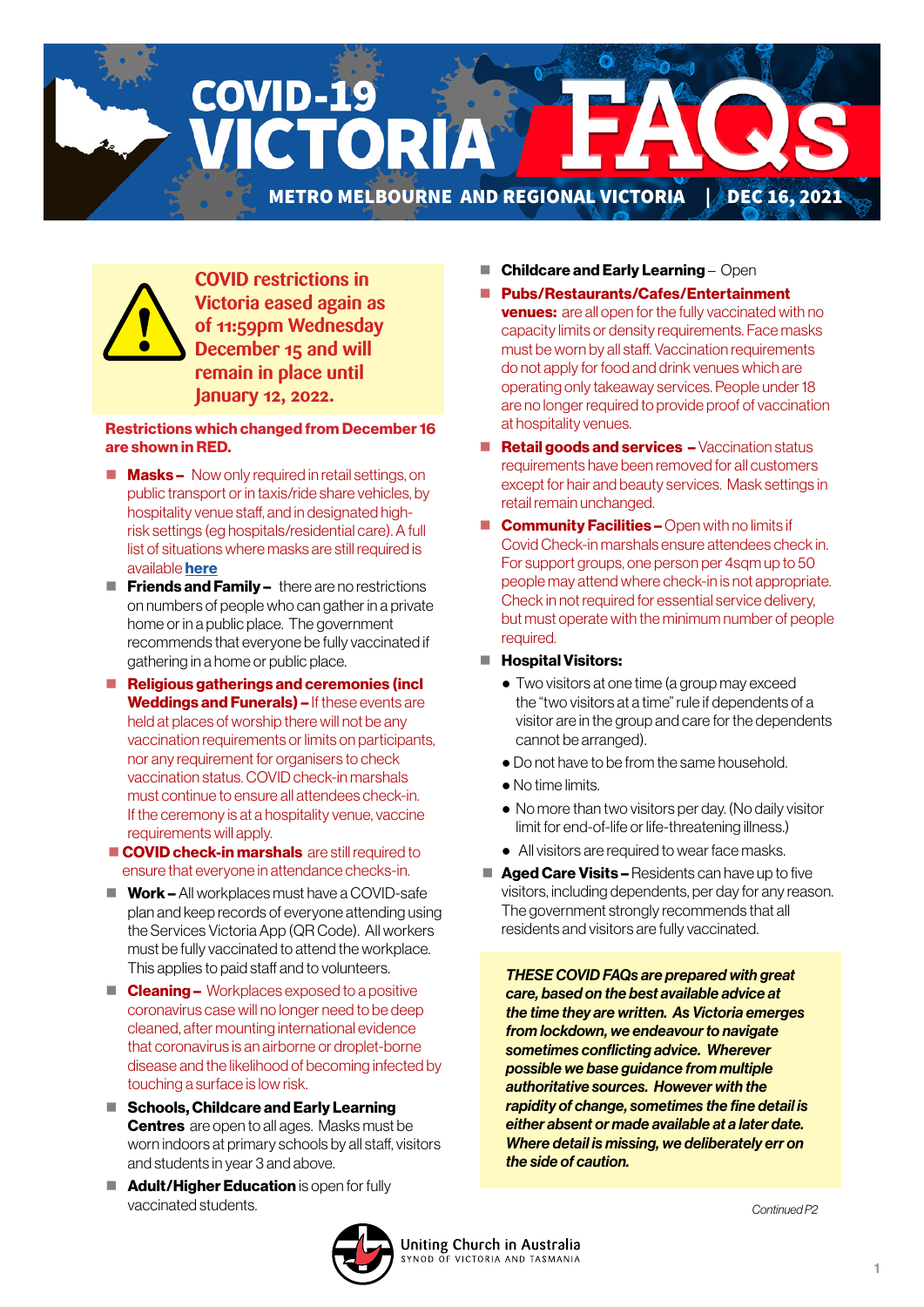

For further information visit: [https://](https://www.coronavirus.vic.gov.au) [www.coronavirus.vic.gov.au.](https://www.coronavirus.vic.gov.au) Should you have any further questions please email [Synod's Crisis Management Team.](mailto:CrisisManagement%40victas.uca.org.au?subject=)

#### MULTI-LINGUAL RESOURCES

#### **Where can I find the current government guidelines in other languages?**

Victorian Multi-cultural Commission Coronavirus (COVID-19): In-language advice and information at [https://www.multiculturalcommission.vic.](https://www.multiculturalcommission.vic.gov.au/coronavirus-language-advice-and-information) [gov.au/coronavirus-language-advice-and](https://www.multiculturalcommission.vic.gov.au/coronavirus-language-advice-and-information)[information.](https://www.multiculturalcommission.vic.gov.au/coronavirus-language-advice-and-information)

Ethnolink have information available in 51 languages at: [http://www.ethnolink.com.au/covid-%20](http://www.ethnolink.com.au/covid-%2019-coronavirus-translated-resources/) [19-coronavirus-translated-resources/](http://www.ethnolink.com.au/covid-%2019-coronavirus-translated-resources/)

The Department of Home Affairs has extensive multi-lingual resources available at: **[https://](https://Covid19inlanguage.homeaffairs.gov.au/)** [Covid19inlanguage.homeaffairs.gov.au/](https://Covid19inlanguage.homeaffairs.gov.au/)

The Victorian Multicultural Commission have release multi-lingual resources including:

- Audio messages: [https://cloud.think-hq.com.](https://cloud.think-hq.com.au/s/m9SX3ntGGqr7Sai) [au/s/m9SX3ntGGqr7Sai](https://cloud.think-hq.com.au/s/m9SX3ntGGqr7Sai)
- **Posters (JPG / PDF): [https://cloud.think-hq.](https://cloud.think-hq.com.au/s/m9SX3ntGGqr7Sai)** [com.au/s/m9SX3ntGGqr7Sai](https://cloud.think-hq.com.au/s/m9SX3ntGGqr7Sai)
- Social Media banners: [https://cloud.think-hq.](https://cloud.think-hq.com.au/s/m9SX3ntGGqr7Sai) [com.au/s/m9SX3ntGGqr7Sai](https://cloud.think-hq.com.au/s/m9SX3ntGGqr7Sai)

## GATHERINGS & CHURCH COUNCIL RESPONSIBILITIES

#### **What face-to-face gatherings are permitted at church?**

Restrictions easing while there are still COVID-19 cases within the community is something we have not faced previously in Victoria. With an increased likelihood that at some stage an attendee at a gathering will be COVID positive, there are a number of considerations for all Church Councils:

- Have you reviewed and updated your [COVIDSafe Plan?](https://victas.uca.org.au/download/668/faq/8852/recovery-action-plan-checklist-v5)
- Is all COVID signage up-to-date?
- Have you downloaded the updated **COVID [Cleaning Guide](https://victas.uca.org.au/download/668/faq/11557/covid-cleaning-guide)**, and considered your cleaning practices or how to deep clean if a Covidpositive person attended?



 ● Also consider the information in the LIVING WITH COVID section (p4)

#### WORSHIP SERVICES Religious gatherings and ceremonies (including weddings and funerals)

If these events are held at places of worship there will not be any vaccination requirements or limits on participants, nor any requirement for organisers to check vaccination status. COVID check-in marshals must continue to ensure all attendees check-in. If the ceremony is at a hospitality venue, vaccine requirements will apply.

*As of 16/12/2021* 

## **Do face masks have to be worn at all times during worship?**

Face masks no longer need to be worn at weddings, funerals, or ceremonial settings.

*As of 16/12/2021*

## **Can we gather for morning tea afterwards?**

Yes. Careful consideration should be given to how this can be conducted appropriately, including maintaining distance, hygiene and limiting the sharing of utensils etc.

*As of 16/12/2021*

#### **Can we sing?**

Yes.

*As of 19/11/2021*

#### **Is it permitted to provide transport ("give a lift") to people?**

Where possible, treat passengers in your car who are not members of your household as if they were travelling in a taxi:

- Your passenger should sit in the back seat to maintain physical distancing
- $\blacksquare$  Everyone in the car should wear a fitted face mask unless they have a lawful exemption
- $\blacksquare$  Increase ventilation by opening windows wherever possible. Avoid having air-conditioning set to recirculate air.
- High touch surfaces in the vehicle should be cleaned and sanitised regularly (eg door handles, seat belts etc)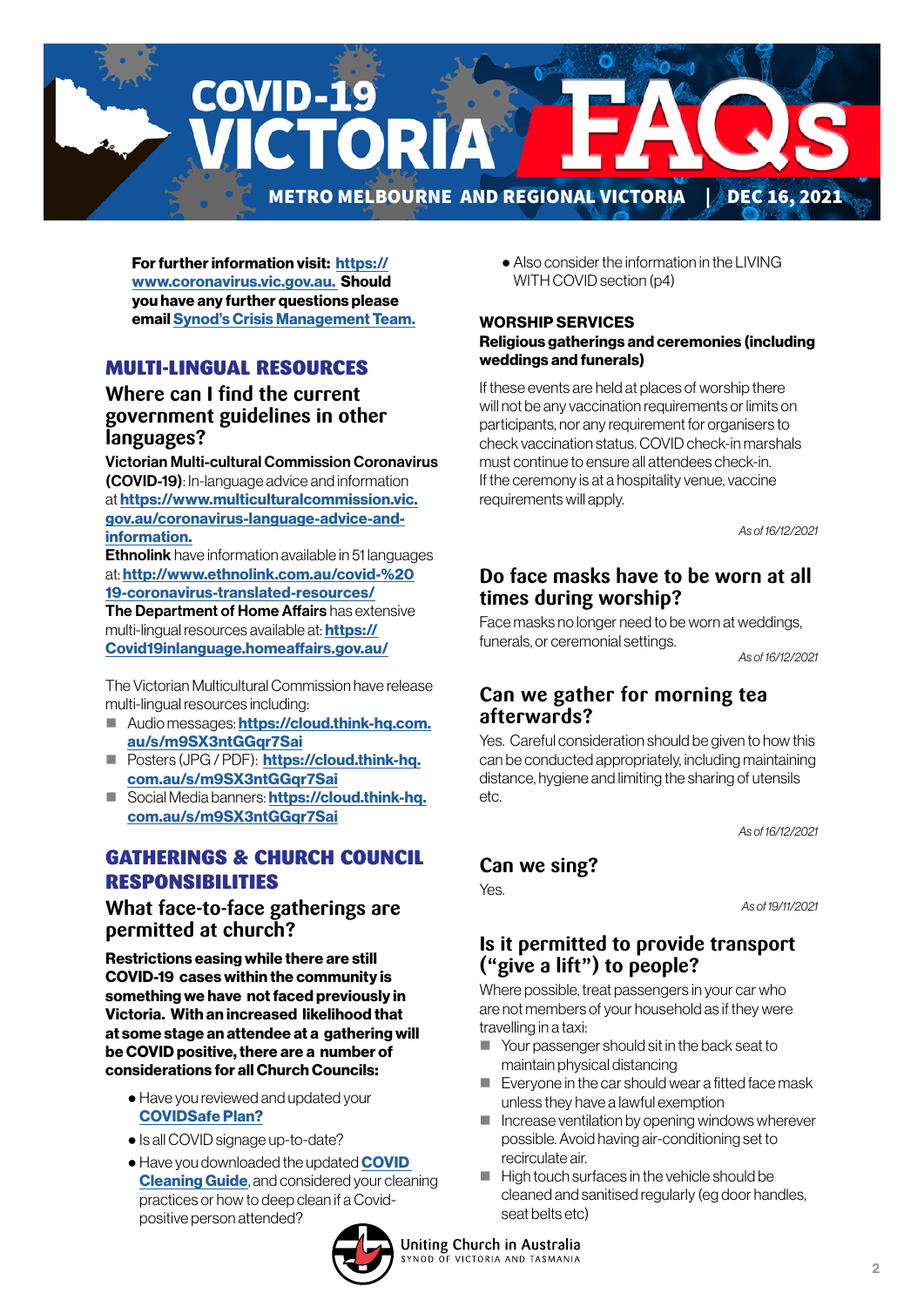**COVID-19** CTORI METRO MELBOURNE AND REGIONAL VICTORIA | DEC 16, 2021

**It is now mandatory for all workers (including most volunteers) in Victoria to be fully vaccinated, and to provide proof to their workplace, to be able to work anywhere other than from their own homes.**

## WHO NEEDS TO SEE AND RECORD THE PROOF OF VACCINATION STATUS?

Should proof be required by Health authorities, it is important that this information be available at the place where the work is done, or from where it is coordinated. Therefore, this information needs to be provided to, and recorded by, the Church Council for any authorised work activity on any church property or on behalf of the church.

Church councils do not need this information for staff of paid contractors (eg plumbers or garden maintenance companies) as their employer must receive and record this proof.

## WHO WOULD THIS APPLY TO AT OUR CHURCH?

Roles which would need to provide proof of vaccination status would likely include the worship leader, cleaner, organist/musician, Covid checkin marshals, those participating in recording/ broadcasting live-streamed services, children's leader, food bank workers and anyone involved with building maintenance or gardening.

#### DOES THIS REQUIREMENT APPLY TO MINISTERS?

While there appear to be some exemptions under certain circumstances from the requirement to gather this information from Ministers and other faith leaders, it is strongly recommended that Vaccination Status information be requested from Ministers to ensure compliance in all situations.

#### WHAT IF THE PROOF IS NOT PROVIDED?

An employer of a worker must not permit a worker who is unvaccinated to work for that employer outside the worker's ordinary place of residence, unless that person is medically exempted from vaccination requirements. If an employer does not hold vaccination information about a worker, the employer must treat the worker as if the worker is unvaccinated.

## WHAT INFORMATION IS REQUIRED?

The Vaccination register must record the name of all staff and volunteers working onsite.

Beside each, it must show

- $\blacktriangleright$  For fully vaccinated (2 doses)– the date of the 2<sup>nd</sup> dose, the vaccination document number and the type of vaccine received
- ► For partially vaccinated (1 dose)- the date of the 1<sup>st</sup> dose, the date due for 2<sup>nd</sup> dose and the type of vaccine received
- ► For excepted (medically exempt) as of Oct 29 a treating practitioner must complete the Australian Immunisation Medical Exemption Form (AIR form) uploaded to the Australian Immunisation Register. A digital certificate can then be downloaded by the person, or by their practitioner. An AIR form, either digital or print, is now the only acceptable proof of a medical exemption to vaccination.

## HOW SHOULD THE INFORMATION BE RECORDED?

The Synod of Victoria and Tasmania has produced a simple form to assist all Church Councils to meet the above obligation. This form can be found here

## WHO WILL HAVE ACCESS TO THIS INFORMATION?

Synod's Crisis Management Team is recommending that no more than two people at any location have access to that location's staff vaccination records. It may be required at some point that authorised staff from either the Synod or Presbytery be able to verify compliance. At any time, this information may be requested by an Authorised Health Official.

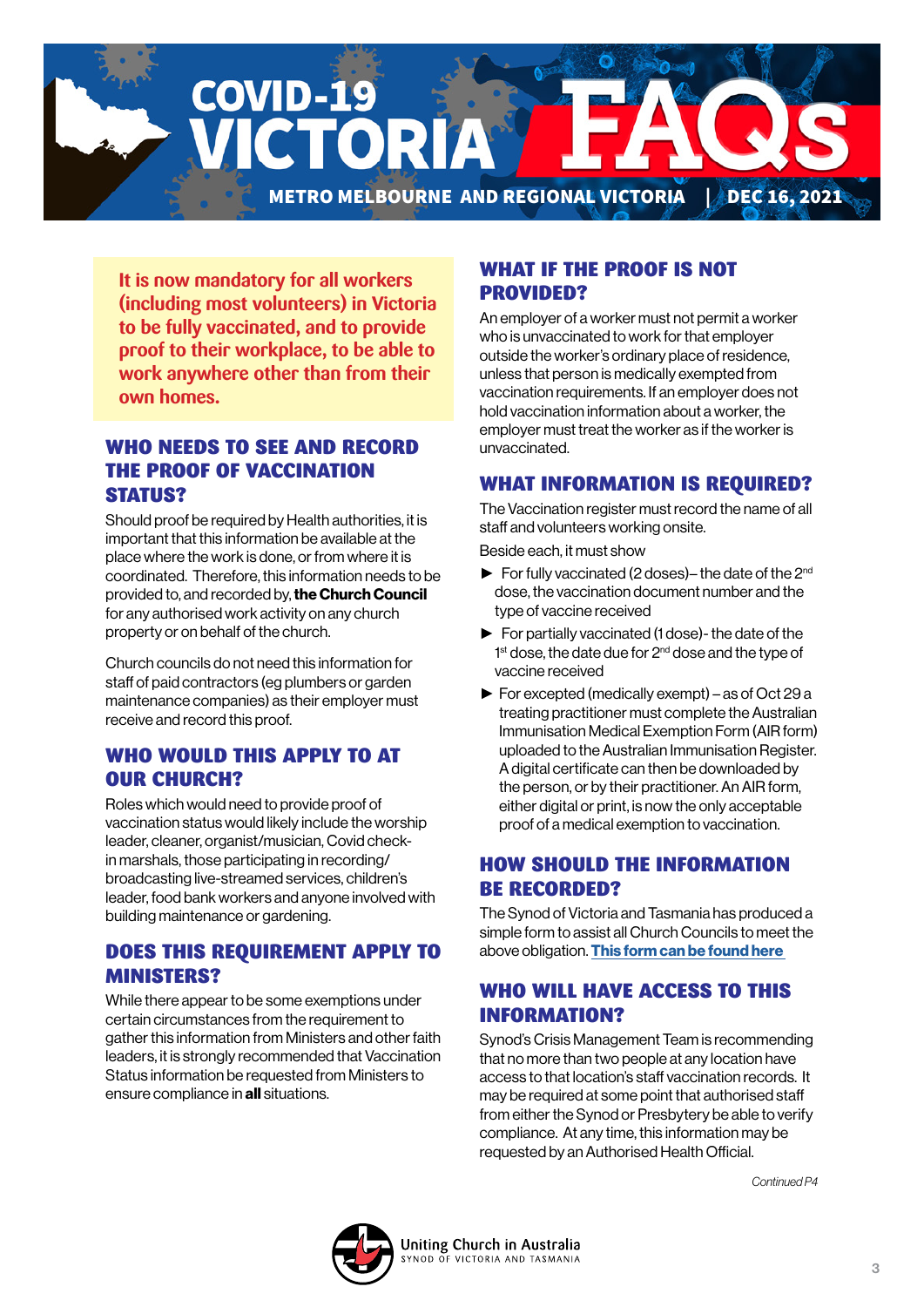

## LIVING WITH COVID

Unlike previous post-lockdown reopenings where COVID had been eliminated, we must now learn to live with COVID-19 in the community. This means there is a likelihood that at some point many of us will come into contact with someone who is COVID-positive.

There are currently no specific guidelines available for religious gatherings and ceremonies. The following advice, based on government guidelines and requirements for workplaces, should be followed.

#### Do we need to notify the Health Department?

Unless there are five or more positive cases within seven days, there is no longer a requirement to notify the Health Department unless you have been asked to do so by the Department or a Local Public Health Unit. You should instead follow your COVID-safe plan requirements to identify people who may have been exposed and encourage them to undertake a COVID test and to self-isolate until a negative result is received.

#### Is there a difference between positive COVID tests returned for staff, either paid or volunteers?

Yes. There are different requirements, depending on the person's role:

- **Paid staff/contractors Immediately after** a paid worker returns a positive COVID test, WorkSafe Victoria must be notified. This includes a Minister, any paid employee, an independent contractor, or an employee of independent contractor who tests positive to COVID-19, and if the diagnosed Minister, employee, independent contractor, employee of the independent contractor has attended the workplace within the relevant infections period. If this is the case, please notify the **Synod Safety [Officer](mailto:Elnura.Dulakovic%40victas.uca.org.au?subject=)**, who will notify WorkSafe on your behalf.
- $\blacksquare$  Volunteer staff there is no need to notify WorkSafe Victoria, however please advise the [Synod Safety Officer.](mailto:Elnura.Dulakovic%40victas.uca.org.au?subject=)

#### How do we identify who may have been exposed?

Consider who they may have had close contact with during their infectious period. This could include other workers, contractors, visitors or anyone else at the workplace.

To do you this, you could check rosters, time sheets, sign-in sheets and visitor logs. It is strongly recommended that any attendees who are in any of the COVID-19 high-risk categories be notified, irrespective of their proximity to the COVID-positive person.

#### What is meant by "the infectious period"?

The infectious period is 48 hours before the person's symptoms start (or if they did not have symptoms, 48 hours before they were tested).

#### When can someone who has tested positive return to worship?

Anyone who tests positive to COVID-19 must remain in isolation for at least 10 days. After this time, they are no longer considered infectious, so no longer have to quarantine. However, if the positive case was a "worker" they cannot return to the "workplace" until such time as they have received a negative COVID-19 test and presented evidence of that result.

#### Do we need to undertake a deep clean before re-opening?

Current guidelines no longer require a deep clean to be undertaken unless you are advised to do so by the Department of Health. However, a cleaning log record should be maintained and updated regularly. Please refer to the **[DHHS COVID CLEANING GUIDE](https://victas.uca.org.au/download/668/faq/11557/covid-cleaning-guide)** (V3 – Nov 2021) for full details on current requirements.

#### ATTENDANCE RECORD KEEPING

All venues in Victoria must now record visitor information through the Services Victoria app (QR code). This includes churches, restaurants and even supermarkets and shops. There is a \$1,652 on-the-spot fine for non-compliance.

QR codes are unique for each venue, but will look something like this:



Please note that QR codes have recently been updated. If you have received your new QR code from Services Victoria earlier in October, you must update your QR check-in signage.

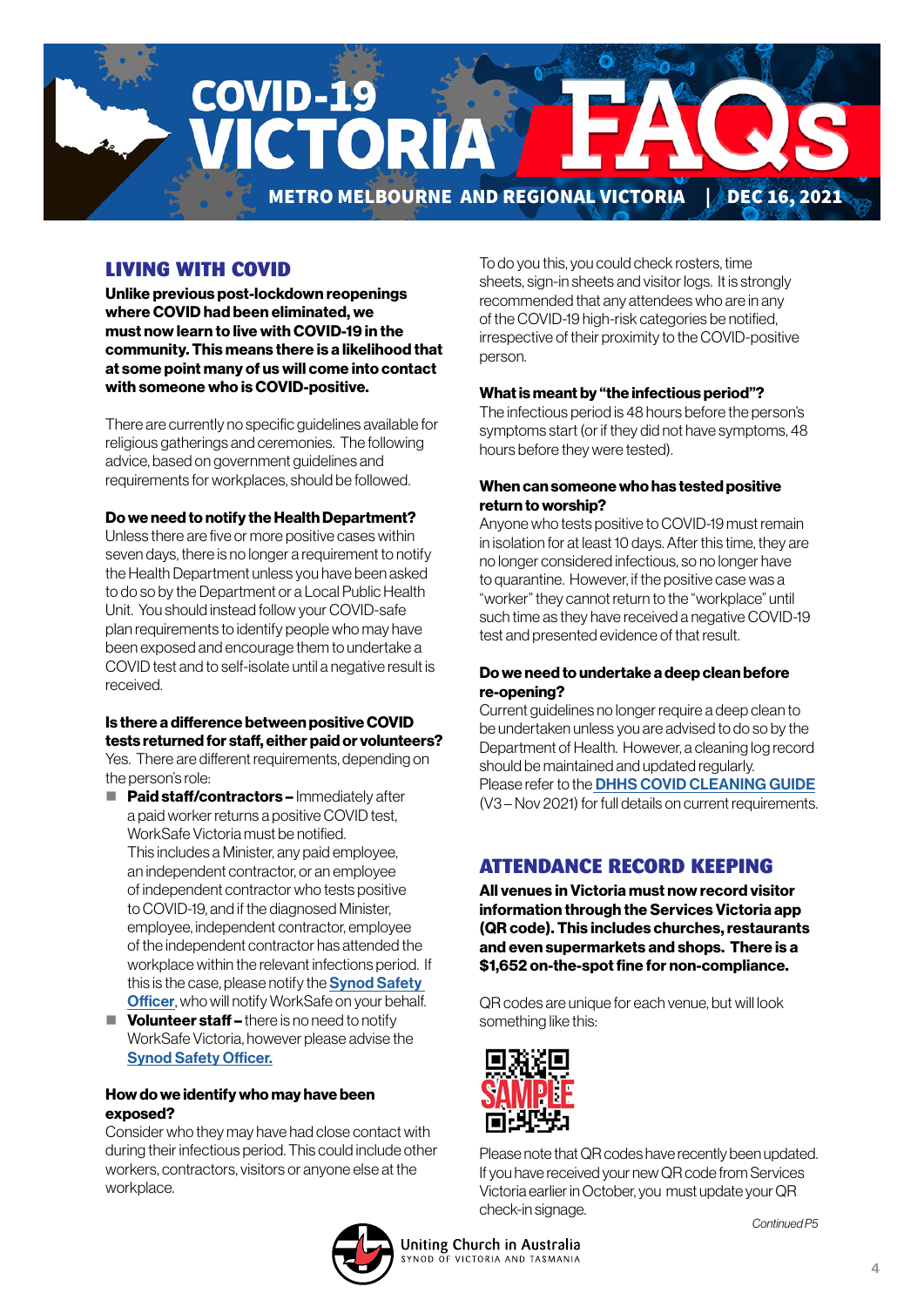

#### How do we get a QR code and how do they work?

- **1.** Register for a FREE QR code service from the government at **[https://www.coronavirus.vic.](https://www.coronavirus.vic.gov.au/register-to-use-vic-gov-qr-code-service)** [gov.au/register-to-use-vic-gov-qr-code](https://www.coronavirus.vic.gov.au/register-to-use-vic-gov-qr-code-service)[service](https://www.coronavirus.vic.gov.au/register-to-use-vic-gov-qr-code-service)
- 2. Once you have your QR Code, you will need to display this prominently, eg at all entry doors. You will find a POSTER link in the email confirming your QR code registration. This unique poster is generated automatically with your QR code.
- **3.** Everyone entering the building can then scan this QR Code using the camera on their smartphone or tablet device. This automatically opens the registration app, which knows that they are registering at your building.
- 4. They will then be asked to enter their name, phone number and residential postcode, and have the option of providing details of other individuals in their party.
- **5.** A 'greeter' will be required on every door by which the public can enter. Their role is to ensure that everyone entering the building registers via the QR code.

For attendees who do not have a smart phone or tablet device, the greeter will need to register them on the greeter's smartphone or tablet.

The substantial benefit of the use of the Services Victoria app is to assist timely contact-tracing in the event of community transmission of Covid-19.

#### What if we have a substantial number of visitors who are unable to use the QR code system?

"Kiosk check-in" can be set up on any device (ie Computer, smart-phone, tablet) which will allow a designated person to enter the names and contact phone numbers on behalf of all visitors. For further details or to download check-in kiosk: [www.coronavirus.vic.gov.au/checking-qr-codes](http://www.coronavirus.vic.gov.au/checking-qr-codes)

If absolutely necessary, names and contact phone numbers may be recorded manually at the time of entry, but must then be recorded into the Services Victoria app on behalf of those people. This should be done within 24 hours.

However, all venues are required to display the QR code and encourage all visitors to use this. The use of manual recording of visitors should not be seen as an option to replace the QR code self-checkin. *As of 10/06/2021*

#### **Face to Face Gatherings away from church**

There are no limits on the number of people who may gather in a private residence or public place. The government strongly recommends that all visitors to your home or who gather in a public place are fully vaccinated.

*As of 19/11/2021*

## CHURCH/COMMUNITY HALLS

## **Under what circumstances can Community/Church Halls be used?**

Community facilities may open without the need for density limits or patron caps providing COVID Check-in marshals ensure all attendees check-in. For essential public support groups, check in is not required providing the number of attendees does not exceed the lesser of a density quotient of one person per 4sq, or 50 people. If the premises are being used for essential public relief or health services, there are no check in or capacity requirements, however the operator may only permit the minimum number of persons required to provide that service.

Every venue must have a COVID-safe plan in place. All physical distancing, hygiene and QR code requirements must be met, with appropriate signage displayed.

*As of 16/12/2021*

#### RENTED & HIRED FACILITIES – Who is

responsible for ensuring properties are COVID compliant?

 $\blacksquare$  If you rent hire or licence out property to more than one organisation or group on a casual or nonexclusive basis (eg support groups, community groups, classes) using our standard Hire Agreement (Victoria) whether one-off or recurring, the Responsibility for maintaining all COVID-19 compliance, including cleaning to standard remains with the congregation as the responsible body. However, you may pass on the reasonable additional cost of cleaning or other necessary Covid-19 safety measures to the Hirer if you notify them in advance of the additional cost.

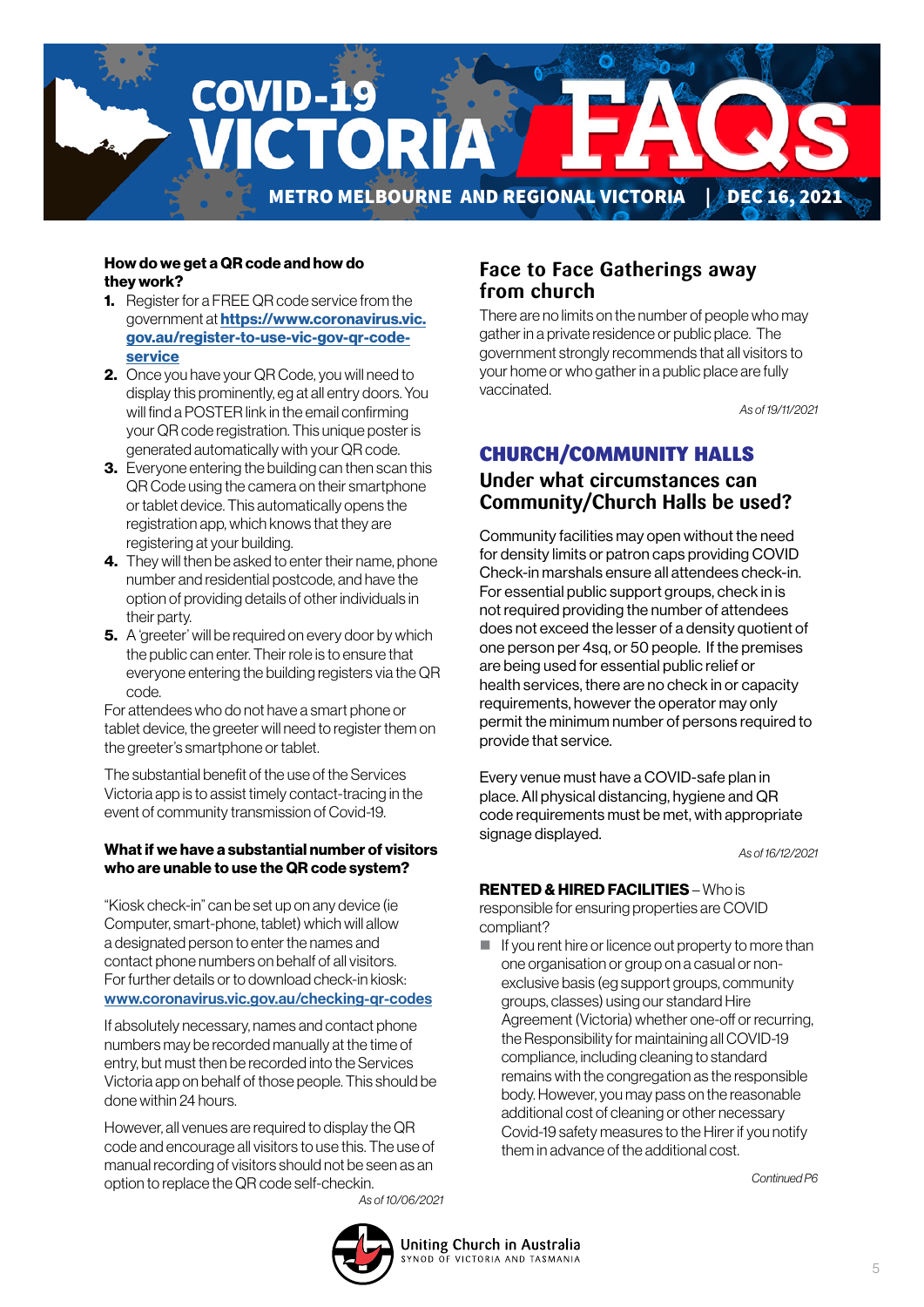

- If you rent out property to one organisation or group on an exclusive use basis (under a Lease or Licence), the responsibility for maintaining all COVID-19 compliance falls to the tenant.
- If in doubt, seek advice from your presbytery or contact [uca.legal@victas.uca.org.au](mailto:uca.legal%40victas.uca.org.au?subject=)

*As of 24/06/2021*

## COVID-SAFE PLANS

#### **Do we need to complete a CovidSafe plan and/or UCA Covid Recovery Action Checklist?**

If you have completed the **Covid Recovery Action [Plan Checklist](https://victas.uca.org.au/download/668/faq/8852/recovery-action-plan-checklist-v5)** and are keeping this up-to-date, this can be your Covid-Safe Plan.

#### HOLY COMMUNION

## **How can Holy Communion services reflect COVID safe practices?**

Careful consideration should be given to how Holy Communion can be conducted appropriately, including maintaining distance, hygiene and not sharing communion ware.

For congregations livestreaming worship, the Assembly guidelines remain in place until May 2021 and can be found at: **https://www.assembly.** [uca.org.au/news/item/3163-temporary](https://
www.assembly.uca.org.au/news/item/3163-
temporary-arrangements-for-holycommunion )[arrangements-for-holycommunion](https://
www.assembly.uca.org.au/news/item/3163-
temporary-arrangements-for-holycommunion ) 

For some thoughts on how to conduct Holy Communion in a COVID-safe manner read Rev Dr Sally Douglas' November 2020 article at [https://](https://

victas.uca.org.au/how-can-we-keep-holy-

communion-covid-19-safe/) [victas.uca.org.au/how-can-we-keep-holy](https://

victas.uca.org.au/how-can-we-keep-holy-

communion-covid-19-safe/)[communion-covid-19-safe/.](https://

victas.uca.org.au/how-can-we-keep-holy-

communion-covid-19-safe/) 

*As of 19/11/2021*

## SAFE (DIGITAL) MINISTRY

#### **What safety measures should be adopted for ministry within the digital space?**

The Culture of Safety Unit has prepared some guidelines for leaders and communities, offering commentary and interpretation of how our existing Child Safety resources and policies, and the Uniting Church Code of Ethics, continue to shape our digital ministry practices. To view the guidelines visit: <https://victas.uca.org.au/safe-digital-ministry/> *As of 07/04/2020*

# MINISTERS IN HIGH RISK GROUPS

Ministers in high-risk groups should discuss with their medical practitioners, presbytery and Church Councils the appropriateness of their involvement in services and what additional safeguards may be required to protect their own health.

High risk groups include people who are:

- aged over 70.
- $\Box$  over 65 with chronic health conditions.
- **F** immune-compromised or
- Indigenous people over 50 with chronic health conditions

*As of 28/10/2021*

#### ZOOM VIRTUAL MEETING LICENCES

#### **What does it cost for a Zoom meeting licence?**

If you plan on using Zoom frequently and/ or require full functionality, Synod Ministries and Operations along with other Synods have negotiated with Zoom to purchase a bulk deal. As such we are able to provide Zoom licences for a cost of just \$7.93 per month. If your presbytery or congregation is interested, please contact: [George.Delice@victas.uca.org.au](mailto:George.Delice%40victas.uca.org.au?subject=)

You will need to provide: Number of licences required and the details of the contact person (including their email address)

*As of 08/07/2020*

## OP SHOPS

## **How do we keep our Op Shop Covid-safe?**

Op Shops run by Uniting VicTas must follow guidance issued by Uniting.

All UCA Op Shops should be regarded as any other non-essential retail store, all of which remain subject to restrictions including:

- Since October 15 all staff, including volunteers, must have received at least one dose of COVID vaccine, unless medically exempt, and must have provided proof of their vaccination status
- All customers and all staff must wear facemasks unless legally exempt

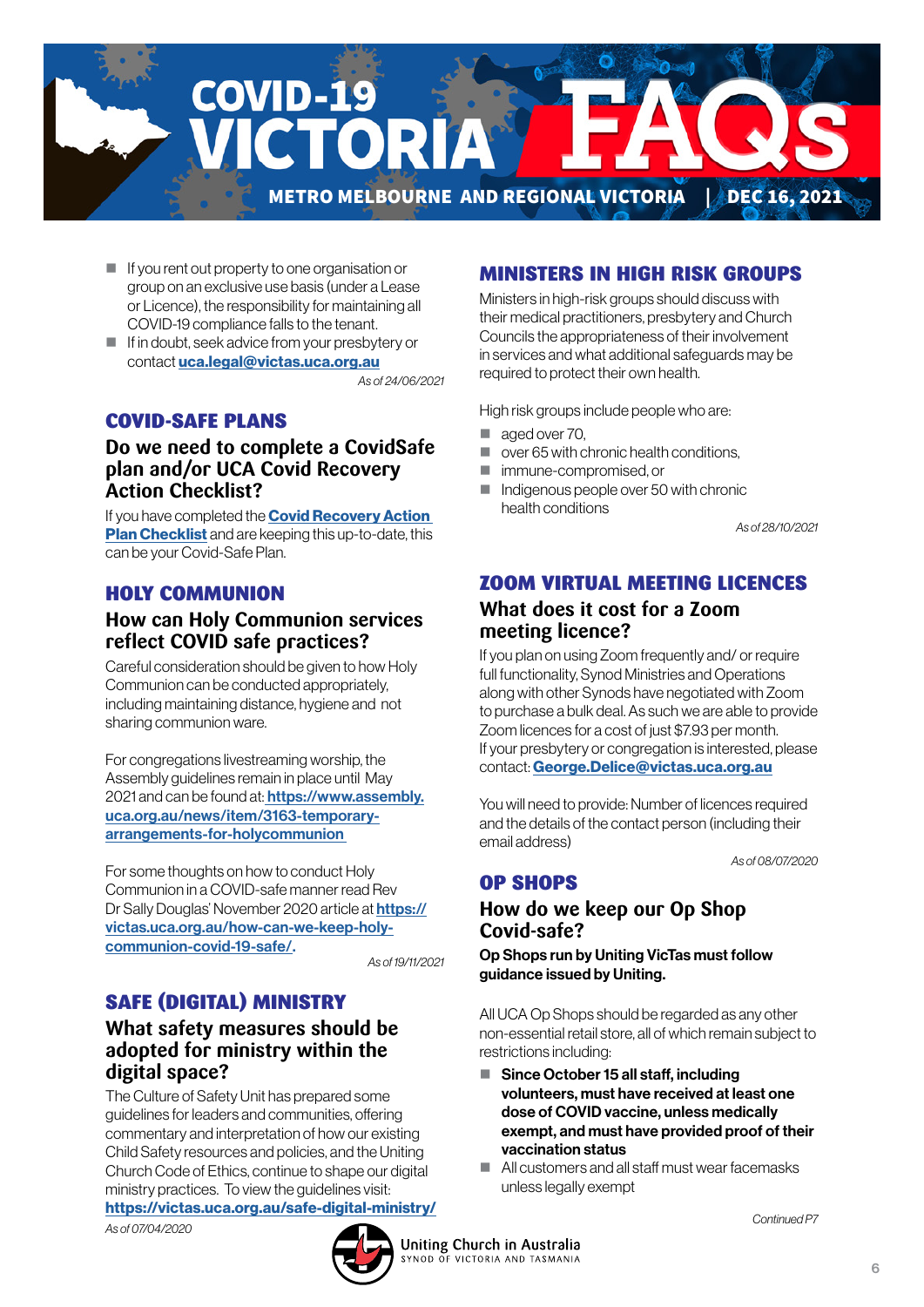

- **All retail stores must now use the Services Victoria** app (QR code) to record all staff and customer details, even if in the shop for less than 15 minutes.
- UCA Op Shops, as church workplaces, are required to complete sections A and B of the Recovery Action Plan Checklist to ensure that they are Covid-complient and a copy sent to **[elnura.](mailto:elnura.dulakovic%40victas.uca.org.au%20%20?subject=)** [dulakovic@victas.uca.org.au](mailto:elnura.dulakovic%40victas.uca.org.au%20%20?subject=)
- Gloves should be worn when handling cash and any donated goods.
- Donated goods should be received contactless where possible. Donations should be stored in a location where workers won't have contact with them for a period of up to 72 hours. All items should be cleaned in line with COVID cleaning practices as soon as practical. Hands should be washed regularly whilst, and immediately after, handling any donated items. It is also recommended that WARNING signs should be displayed to ensure all staff and volunteers adhere to these precautions.

*As of 28/07/2021*

#### VOLUNTEERS:

Since October 15 volunteers must have received at least one dose of COVID vaccine before they can attend any workplace outside their own home, unless they are medically exempt from vaccination. As of November 26, the requirement will be to be fully vaccinated (two doses) unless medically exempt. They must also provide evidence of their current vaccination status to the 'employer' before attending the workplace.

Even with a face mask, you should keep at least 1.5 metres between yourself and others at all times and practice good hygiene. If you are in a high-risk group, you can volunteer, however, consider minimising the number of different people you interact with. Highrisk groups include people aged 70 years and over, people aged 65 years and over with chronic medical conditions, people with compromised immune systems and Aboriginal and Torres Strait Islander people over the age of 50.

*As of 08/07/2021*

#### MARKETS

#### **Can we hold garage sales and/or markets?**

Markets may operate within the same guidelines as retail stores.

*As of 16/12/2021*

#### FIRST AID PRECAUTIONS

#### **In the event of someone needing first aid treatment, are there any additional precautions required?**

Anyone administering first aid should use general droplet and contact precautions, namely a face mask for the person they are treating which they should encourage the person to apply themselves, a face mask and gloves for the first aider, and goggles for the first aider (if available).

In the event that a first aider has a reason to suspect a person is infected with COVID-19, they should try to limit their contact with that person as much as they can, meaning they should avoid physical contact (e.g. checking pulses and performing physical assessments) unless absolutely necessary, such as performing CPR or putting people in a recovery position if they are unconscious and/or struggling to breathe.

*As of 11/06/2020*

#### SYNOD MINISTRIES AND OPERATIONS STAFF

When staff return from their Christmas/NewYear leave in January they will be returning to their regular places of work, either at Wesley Place in Lonsdale Street, or at CTM in Parkville. Please note that any 9251 telephone numbers are no longer valid, as these related to the old Synod offices in Little Collins Street. If you need to contact someone from Synod Ministries and Operations whose phone number starts with 9251, please call Wesley Place UCA Reception on (03) 9116-1400.